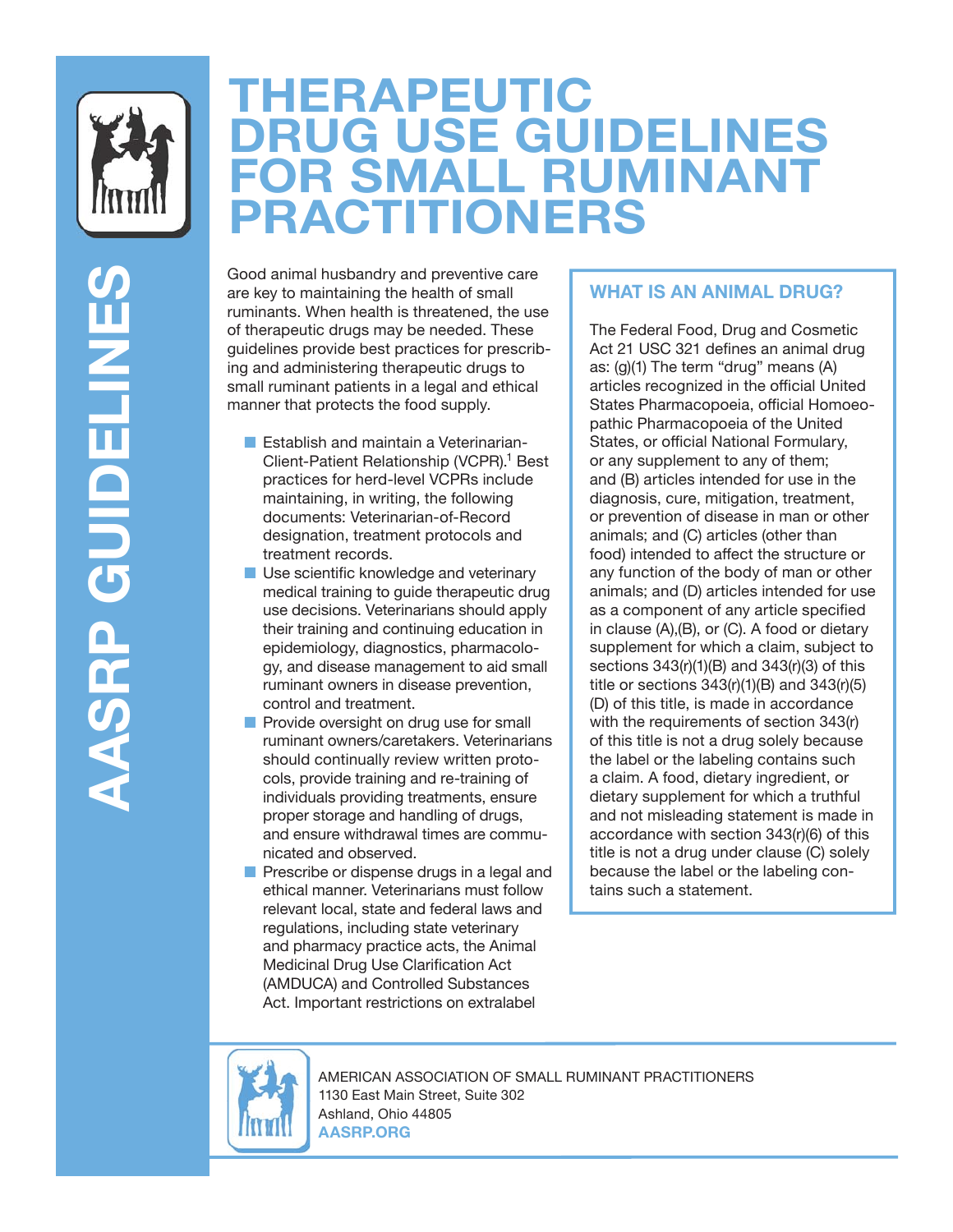

# **THERAPEUTIC DRUG USE GUIDELINES FOR SMALL RUMINANT PRACTITIONERS CONTINUED**

use are described below. Drugs should always be labeled with active ingredients, the amount of drug, concentration, instructions for use and withdrawal time(s). Other label requirements may be specified by state veterinary practice acts, pharmacy practice, or other laws, and by other entities such as professional or producer organizations.

- Do not administer drugs compounded from bulk or unapproved drugs. Drugs compounded from bulk are not permitted in food animal species, although the use of specific antidotes is likely to be of low regulatory priority. Unapproved drugs are drugs not approved for any species by the Food and Drug Administration (FDA) and are illegal to prescribe or use. Administration of compounds that may otherwise be generally recognized as safe but as a drug, i.e., intended to treat, prevent, control or mitigate disease, is not permitted under federal law.
- Assure responsible use of antimicrobial drugs.<sup>2</sup> Antimicrobial stewardship includes preventing common diseases through management strategies, using evidence-based approaches to make decisions about antimicrobial therapy, and using antimicrobials judiciously and sparingly and with evaluation of outcomes.
- Use analgesics to control pain when indicated.3
- **Prevent violative residues.**<sup>4</sup> When labeled drugs are available, the label withdrawal time should be followed. When drugs must be used extralabel, AMDUCA provisions must be followed, and the treating veterinarian is responsible for providing an adequate extended withdrawal interval. A specialty consulting service, such as the Food Animal Residue Avoidance Databank (FARAD), should be contacted to assist in determining an appropriate extended withdrawal interval.

## **SELECT PROHIBITED AND ILLEGAL DRUGS IN SHEEP, GOATS AND CERVIDS**

- Extralabel uses of fluoroquinolones is prohibited in food animals. There are currently no approved fluoroquinolones for sheep, goats or cervids in the U.S., so their use in these species is illegal.
- The ban on extralabel use of cephalo-sporins in major food animal species does not apply to sheep, goats and cervids because they are minor species. However, other provisions of the principles of AMDUCA still apply.
- Extralabel use of sulfonamide drugs and phenylbutazone in lactating dairy sheep or goats is not specifically banned, but their use in lactating animals may be a higher regulatory priority since extralabel use of sulfonamides and phenylbutazone in lactating dairy cows is illegal.
- All feed-grade antimicrobials and other feed additives must be used as labeled. While there is no legal extralabel use of medicated feeds, CPG 615.115 outlines the process by which medicated feeds can be used in minor food animal species without legal action by the FDA CVM.



AMERICAN ASSOCIATION OF SMALL RUMINANT PRACTITIONERS 1130 East Main Street, Suite 302 Ashland, Ohio 44805 **AASRP.ORG**